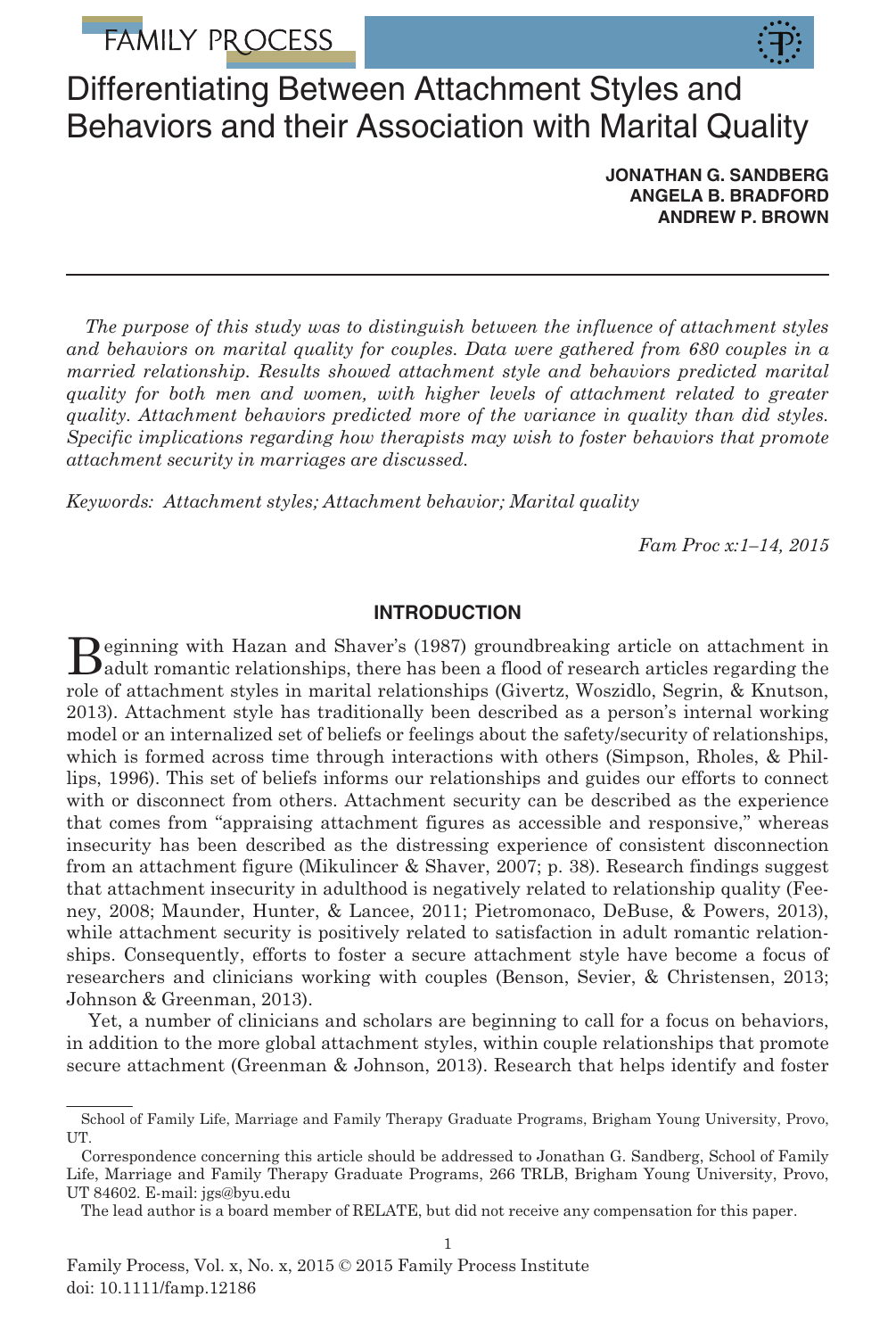specific behaviors within couple relationships relating to attachment security could provide concrete tools for intervention. This new area of research, which drills down into precise behaviors within a relationship, can add to our understanding of how certain attachment-related behaviors are predictive of marital satisfaction and stability (Sandberg, Busby, Johnson, & Yoshida, 2012). Although a number of attachment-based approaches to marital and family therapy, which focus on developing specific attachment behaviors in relationships, have received empirical support (Diamond, Diamond, & Levy, 2014; Furrow & Bradley, 2011), we could not find published manuscripts which use both attachment styles and specific attachment behaviors among couples to predict relationship satisfaction. Therefore, the purpose of this study was to compare the differing influence of attachment styles and attachment behaviors on relationship quality for married couples. Because both theory and research suggest attachment security in couple relationships influences physical, mental, and relational health, the current project aims to foster more specificity in measurement and intervention for clinicians working with couples.

#### LITERATURE REVIEW

#### Marital Quality

Because of the clear relationship between marital quality and both physical (Proulx & Snyder-Rivas, 2013) and mental health (Beach & Whisman, 2012), improving the quality of marriages has become a serious public health concern (Sandberg, Harper, Miller, Robila, & Davey, 2009). Specifically, marital distress, conflict, problems, and dissatisfaction have been linked to a number of significant physical and mental health problems: chronic fatigue (Goodwin, 1997), atherosclerosis (Gallo et al., 2003), hypertension (Wickrama et al., 2001), depression, anxiety, substance abuse (Whisman, 2007), and even mortality (Coyne et al., 2001). In short, poor quality marriages are very costly, both in terms of human and economic capital (Caldwell, Woolley, & Caldwell, 2007).

#### Marital Quality and Attachment

Previous research suggests that an individual's attachment style is a key predictor of marital quality (Feeney, 2008). Researchers have even developed models for how an individual's attachment style may influence romantic relationship satisfaction and interaction (Mikulincer, Florian, Cowan, & Cowan, 2002). Findings suggest that greater attachment insecurity is related to poorer relationship quality and functioning (Besharat, 2003; Gallo & Smith, 2001; Hollist & Miller, 2005), while greater attachment security is related to positive marital outcomes (Fuenfhausen & Cashwell, 2013). Specifically, in a review of over 50 studies assessing the relationship between attachment and marital satisfaction, Mikulincer and Shaver (2007) concluded that for both women and men, there is clear and consistent evidence that attachment insecurity is related to poorer marital satisfaction.

As research on couple-level attachment has gained momentum (see Cowan, Cowan, & Mehta, 2009), it is becoming clear that marital attachment is related to overall marital satisfaction as well (Alexandrov, Cowan, & Cowan, 2005). Specifically, research has shown that couple attachment is related to relationship stability and satisfaction, as well as positive couple communication (Sandberg et al., 2012). As researchers develop specificity in measuring and promoting couple attachment, clinicians and educators can more effectively implement interventions that help couples build security in their relationships. One potential area for specificity in attachment research is to distinguish between overall attachment styles and identifiable behaviors in an attachment relationship and examine how each of these constructs uniquely contributes to relationship quality.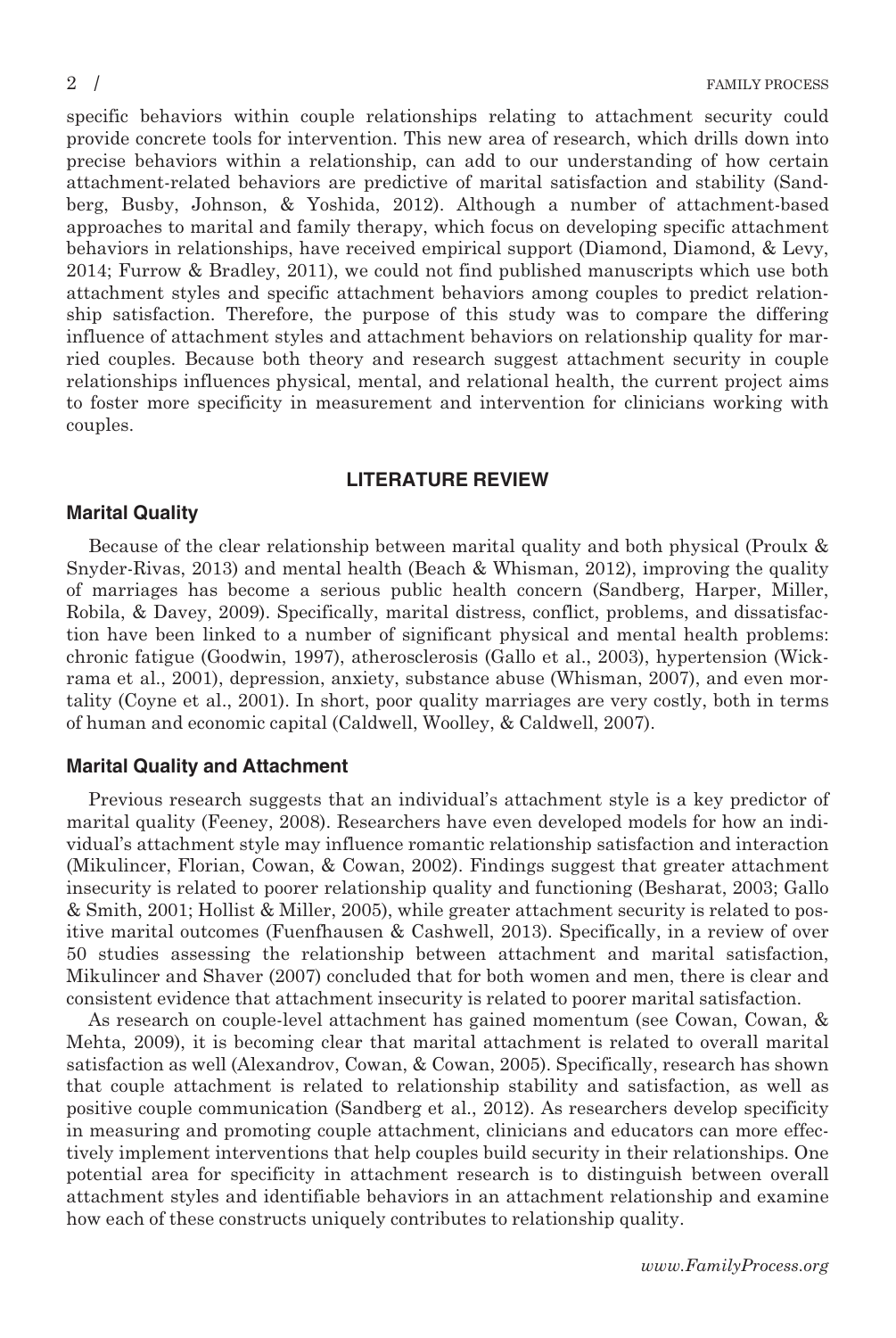#### Attachment Style versus Behaviors

Historically, research on attachment in adult romantic relationships has built upon traditional attachment style classifications such as secure, anxious, and avoidant (Ainsworth, 1973; Hazan & Shaver, 1987). Because as human beings we have the inborn drive to seek and develop connections which provide security and safety (Van IJzendoorn & Sagi-Schwartz, 2008), strong attachment bonds can provide that safe haven and secure base which help to "buffer against the effects of stress and uncertainty," as well as "promote the confidence necessary to risk, learn, and continually update models of self, others, and the world" (Johnson, 2003; p. 5). When an attachment figure is unavailable or nonresponsive, humans tend to respond in predictable ways; the absence of such a figure most often leads to distancing (avoidance) or hyper-vigilant (anxiety) behaviors (Mikulincer & Shaver, 2007). In reality, both avoidant and anxious behaviors serve the same purpose or adaptive/functional role, which is to help a person manage the experience of insecurity that accompanies the threat of isolation, loss, or abandonment (Johnson, 2003). In their comprehensive review of the literature, Mikulincer and Shaver (2007) concluded that both an anxious and avoidant style are associated with relationship dissatisfaction for adult women and men, with avoidance in men being more predictive of dissatisfaction for self and partner.

As mentioned previously, the concept of working models is central to an understanding of styles. It was originally proposed by Bowlby (1988) to help explain the process by which a child draws upon personal experience with significant others to develop an understanding of self (e.g., am I loveable?) and others (e.g., is s/he trustworthy?; see Simpson et al., 1996). These internal working models help individuals predict future interaction and adjust proximity-seeking behaviors to more effectively meet their attachment needs (Mikulincer & Shaver, 2007). Therefore, an individual's attachment style could be described as both "his or her most chronically accessible working model ... and typical functioning" within attachment relationships (Mikulincer & Shaver, 2007; p. 25). Yet, research suggests that attachment styles can and do change over time (Zhang & Labouvie-Vief, 2004) and in therapy (Stefini et al., 2013). Most research on couple-level attachment has centered on attachment style categories, specifically the way attachment styles are applied to or operate within couple relationships, rather than a focus on certain behaviors that promote security (Alexandrov et al., 2005; Wampler, Riggs, & Kimball, 2004).

Although the study of attachment styles focuses on the feelings or beliefs (i.e., the working model) of the individual regarding his/her romantic relationship, the study of attachment behaviors focuses on specific actions taken by a partner in a relationship that influence attachment security. Numerous researchers have studied behavior in general in couple relationships and have concluded that certain behaviors have been linked with marital happiness and stability while others are related to distress and instability (Collins & Feeney, 2000; Cordova & Scott, 2001; Gottman, Coan, Carrere, & Swanson, 1998). Specific to couple-level attachment, Rholes, Simpson, Campbell, and Grich (2001) found that wives' perceived support from husbands mediated the negative relationship between attachment ambivalence and marital satisfaction. Similarly, Feeney (2002) found that expressing support for a spouse's feelings predicted marital satisfaction.

Among common marital behaviors, it appears that accessibility, responsiveness, and engagement influence relationship quality and stability (Sandberg et al., 2012). In addition, research suggests these behaviors positively predict couple communication (authors, in press) and negatively predict relational aggression as well (authors, in press). In short, there is growing evidence to suggest that attachment styles and behaviors are distinct, yet related and helpful constructs for understating romantic attachment in adulthood. For example, Bowlby (1973) originally proposed accessibility and responsiveness are key,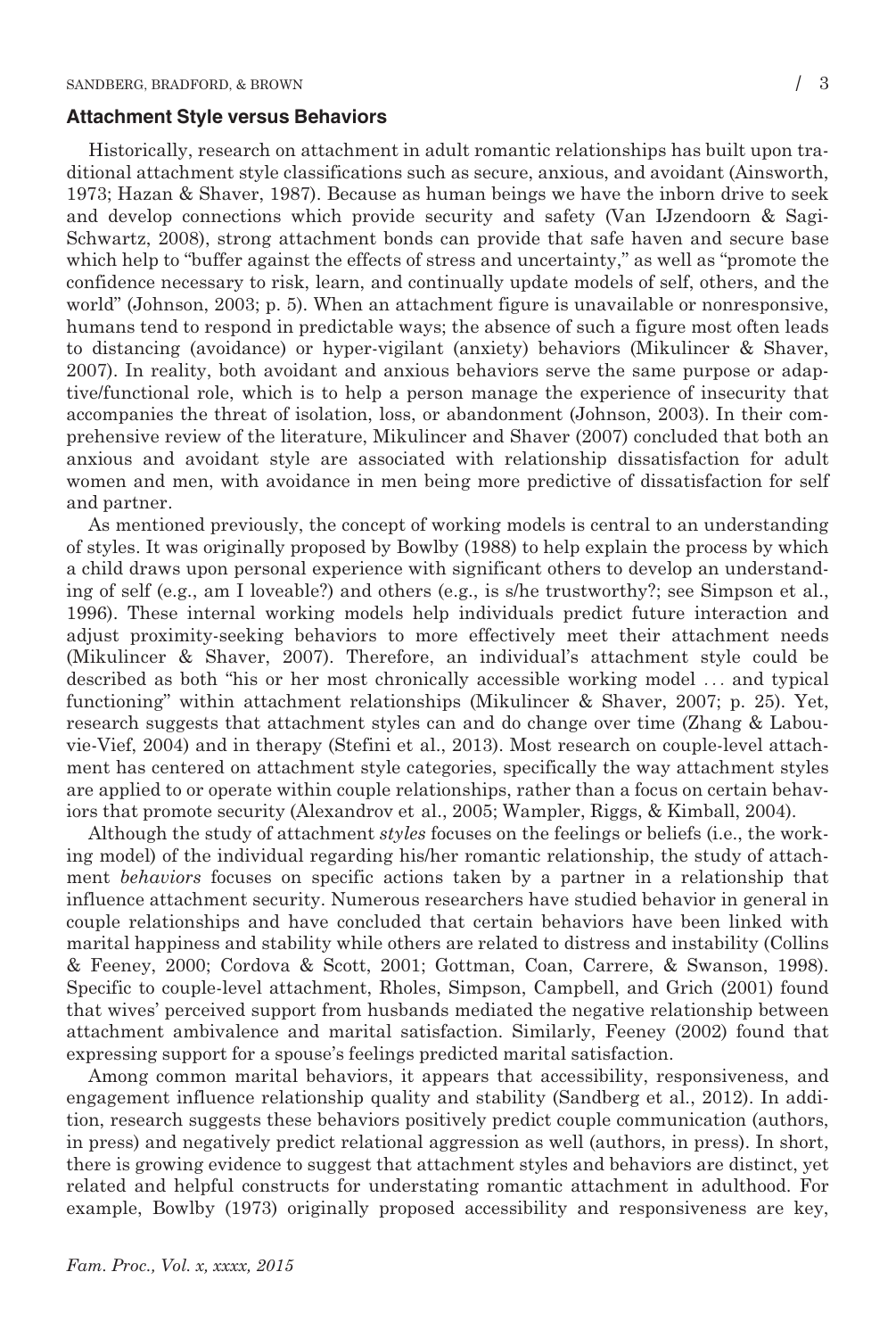measurable behaviors in relationships that largely determine a person's state of security. More recent research also states that these behaviors are necessary to create attachment security in adult romantic relationships (Mikulincer & Goodman, 2006). This suggests attachment-related behaviors, such as accessibility, responsiveness, and engagement, influence our internal working models over time, and thus influence styles. In the one known published study to use a measure of attachment styles and attachment behaviors in the same study, styles and behaviors were correlated, but statistically distinct (Sandberg et al., 2012). Both may add uniquely to our understanding of this "inborn regulatory system" that is central to human behavior and the development of "emotional stability, mental health, and satisfying, close relationships" (Mikulincer & Shaver, 2007, p. 28).

In summary, attachment insecurity has been linked with dissatisfaction and lack of marital quality. Most of this research has been conducted with a conceptualization and measurement of attachment as a specific style (secure, insecure). Recent research has suggested that studying and measuring specific behaviors that promote attachment security in couple relationships may be of practical interest for clinicians. However, research that compares the influence of styles and behaviors on relationships, while testing for actor and partner effects for both spouses in heterosexual marriages, is lacking. Therefore, the purpose of this study was to compare the differing influence of attachment styles and attachment behaviors on relationship quality for married couples.

Accordingly, the following questions guided our examinations:

Research Question 1: Does an insecure attachment style predict variance in marital quality for self and/or partner?

Research Question 2: Do perceived attachment behaviors predict variance in marital quality for self and/or partner?

Research Question 3: Do perceived attachment behaviors predict more variance in marital quality than an insecure attachment style?

#### METHODS

## Procedures

This study utilized data previously collected from the Relationship Evaluation Questionnaire (Busby, Holman, & Taniguchi, 2001;<https://www.relate-institute.org>), an online comprehensive assessment of the couple relationship. RELATE is a research-supported marital/relational assessment tool that aims to help couples identify areas of strength and/or weakness in their relationship. Individuals are referred to RELATE through undergraduate courses, from mental health professionals, and through Internet searches. The RELATE measures have withstood rigorous validity and reliability testing, showing test–retest and internal consistent reliability and content, construct, and concurrent validity (Busby et al., 2001). All participants provided consent for the use of their responses in research, and the institutional review board at an accredited university approved all procedures.

#### Sample

The measure of attachment behaviors was added to RELATE in 2011, therefore, the sample was drawn from the population of participant couples  $(N = 2,694)$  who completed the questionnaire between 2011 and 2013. Only data from married, heterosexual couples were included, resulting in an analytic sample comprised of 1,360 individuals (680 couples).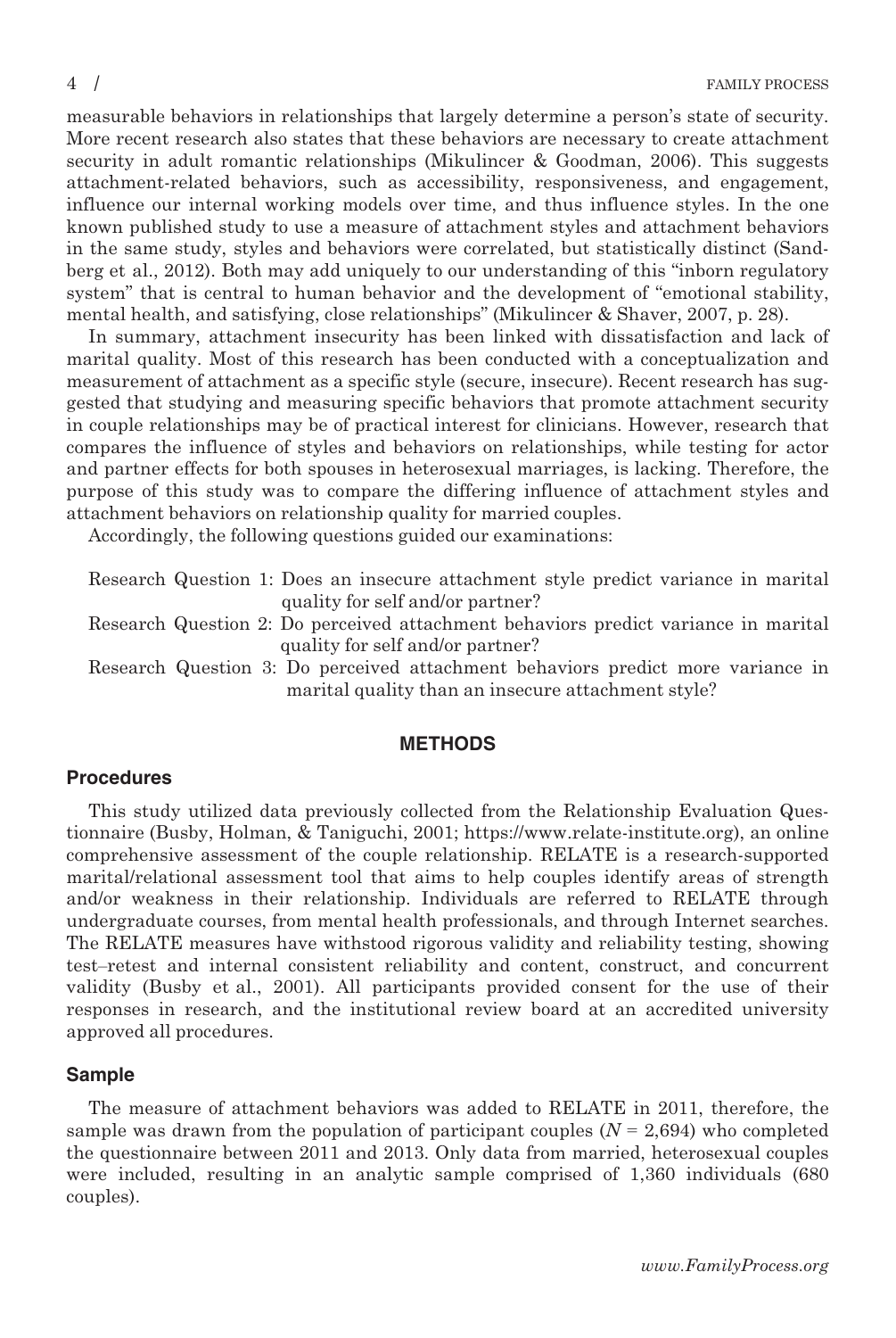Husbands' age ranged from 19 to 68, with a median age of 30 years; wives' age ranged from 18 to 70, with a median age of 29 years. The majority (86.0%) of men were Caucasian, 4.1% were Hispanic, 4.0% were African American, and the remaining 5.9% identified as biracial, Asian, Native American, or an "other" ethnicity. Similarly, the majority (84.3%) of women were Caucasian, 4.3% were Hispanic, 3.5% were Asian, 3.2% were African American, and the remaining 4.7% identified as biracial, Native American, or an "other" ethnicity. Regarding education, 16.5% of men had less than a college degree; 29.0% were currently enrolled in college; 7.6% had an Associate's degree; 21.5% had a Bachelor's degree; and 25.5% had some education beyond a Bachelor's degree. For women, 7.1% had less than a college degree; 35.9% were currently enrolled in college; 12.6% had an Associate's degree; 21.2% had a Bachelor's degree; and 23.2% had some education beyond a Bachelor's degree.

Participants' marriage length ranged from under 3 months to more than 40 years, but the median and modal length of marriage in the sample was 1–2 years. Men averaged an annual income between \$40,000 and \$59,999 and women's income averaged between \$20,000 and \$39,999 per year. Most men (55.7%) and women (55.8%) in the sample reported an affiliation with the LDS church. The modal income-to-needs ratio (described below in the Measures section) for the sample was .85.

#### Measures

#### Relationship quality

Relationship quality was a latent construct comprised of measures from the Relationship Satisfaction, Relationship Stability, and Problem Areas scales (Busby & Holman, 2009). The Relationship Satisfaction scale is a seven-item scale, measuring participant's satisfaction with areas such as intimacy, love, and communication. Responses were given on a 5-point Likert scale ranging from 1 (Very Dissatisfied) to 5 (Very Satisfied), higher scores indicated more satisfaction. Cronbach's alpha was .91 for men and .92 for women. The Relationship Stability scale (derived from the Marital Stability Scale; Booth, Johnson, & Edward, 1983) is a three-item scale asking respondents how often they thought the relationship was in trouble, how often they thought of ending the relationship, and how often they had broken up and gotten back together. Participants responded on 5-point Likert scale from 1 (Never) to 5 (Very Often), with higher scores indicating greater relationship stability. Cronbach's alpha was .74 for men and .77 for women. The Problem Areas scale (from the checklist areas in RELATE) is a 15-item scale that asks respondents how often they experience problems in the relationship in various areas, such as parenting, gender roles, and time spent together. Participants respond on a 5-point Likert scale from 1 (Never) to 5 (Very Often), with higher scores indicating more problems. Cronbach's alpha was .82 for men and .81 for women. For each indicator (satisfaction, stability, and problem areas), a mean score was calculated. These mean scores were used as indicators of their own relationship quality, resulting in two dependent latent variables: Husband's Relationship Quality and Wife's Relationship Quality.

#### Attachment style

The Adult Attachment Questionnaire (Simpson, Rholes, & Nelligan, 1992; Simpson et al., 1996) is considered a measurement of archetypal attachment styles and was based originally on the work of Hazan and Shaver (1987). It asks participants to respond based "on their thoughts and feelings about romantic partners in general, including (but not limited to) their spouse" (Rholes, Simpson, & Friedman, 2006, p. 277). For this study, an attachment style latent variable was created using the avoidant attachment and anxious attachment subscales from the AAQ as indicators of the latent construct. This was done to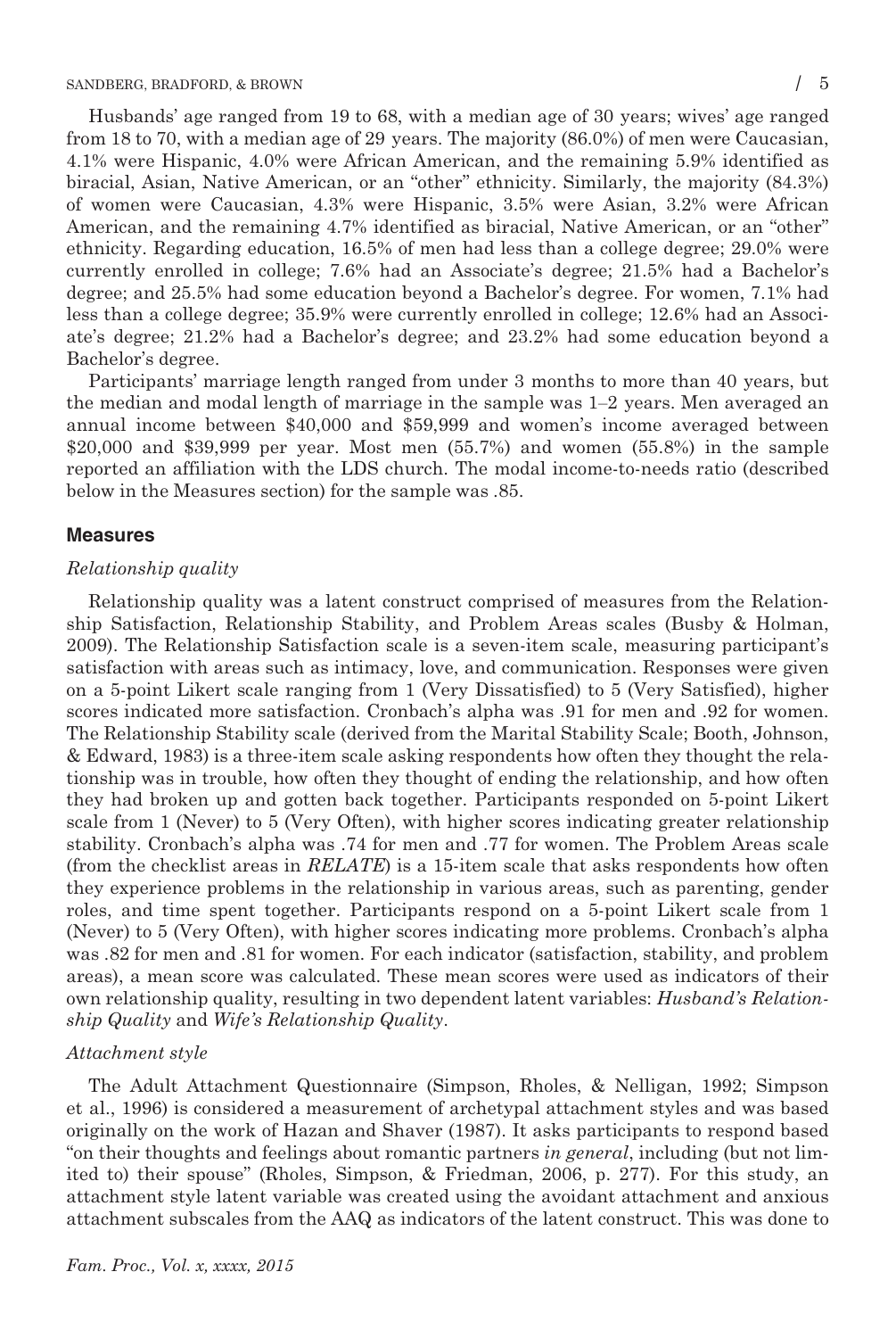represent level of security in attachment style. Both subscales are scored such that higher scores indicate more secure attachment. Mean scores for subscales were used as the indicators of the latent variable. The avoidant subscale has eight items that measure a participant's level of avoidant attachment. Participants respond to statements such as "I don't like people getting too close to me" and "I find it difficult to trust others completely" on a Likert scale ranging from 1 (Strongly Agree) to 6 (Strongly Disagree). Cronbach's alpha was .84 for both men and women in this sample. The anxious subscale has nine items that measure a participant's level of anxious attachment. Participants respond to statements such as "I usually want more closeness and intimacy than others do" and "I often want to merge completely with others, and this desire sometimes scares them away" on a Likert scale ranging from 1 (Strongly Agree) to 6 (Strongly Disagree). Cronbach's alpha for this sample was .83 for men and .85 for women.

## Attachment behaviors

Attachment behaviors were measured by the Brief Accessibility, Responsiveness, and Engagement Scale (BARE), which was created to provide "a brief self-report measure that can assess key attachment system behaviors" within couple relationships (Sandberg et al., 2012; p. 514). A latent construct was fit, measured by the three subscales of the Brief Accessibility, Responsiveness, and Engagement Scale, for men and women. Each subscale includes two questions, which were averaged and subsequently used as indicators of the latent construct. Participants responded on a 5-point Likert scale from 1 (Never True) to 5 (Always True) to such items as "It is hard for my partner to get my attention" (accessibility), "I listen when my partner shares her/his deepest feelings" (responsiveness), and "It is hard for me to confide in my partner" (engagement). Responses were scored (or reverse scored) so that higher scores indicated more secure attachment behaviors. In previous research, the BARE has been shown to be reliable and valid, with Cronbach's alphas ranging from .66 to .85 and test–retest scores ranging from .60 to .75 on all six subscales (Sandberg et al., 2012). In the current sample, Cronbach's alpha for men was .62 (accessibility), .56 (responsiveness), and .75 (engagement). For women, Cronbach's alpha was .75 (accessibility), .53 (responsiveness), and .71 (engagement).

## Control Variables

Marriage length, religion, and income were measured by a demographic checklist, with respondents indicating how they were classified in each category. A dummy code was created for k-1 categories of marriage length and included as a covariate. Because 55% of the sample identified as Latter-Day Saint (LDS), religion was dummy-coded so that those who were LDS = 1 and included as a covariate. Income was used to calculate an income-toneeds metric representing SES. For participants' reported household size, the midpoint of the income range they reported was divided by the 2013 federal poverty level for that specified household size (U.S. Department of Health and Human Services, 2013). This yielded the income-to-needs ratio that was included as a covariate. The effect of each of these variables on men and women's relationship quality was controlled in the analyses.

## Analytic Strategy

Preliminary analyses, including examination of observed variables' univariate and bivariate statistics, were conducted. Additionally, a confirmatory factor analytic measurement model including all latent variables was fit. This was done because a confirmatory factor analysis for attachment styles alone would have been unidentified, thus the full measurement model provides the needed degrees of freedom to estimate all constructs.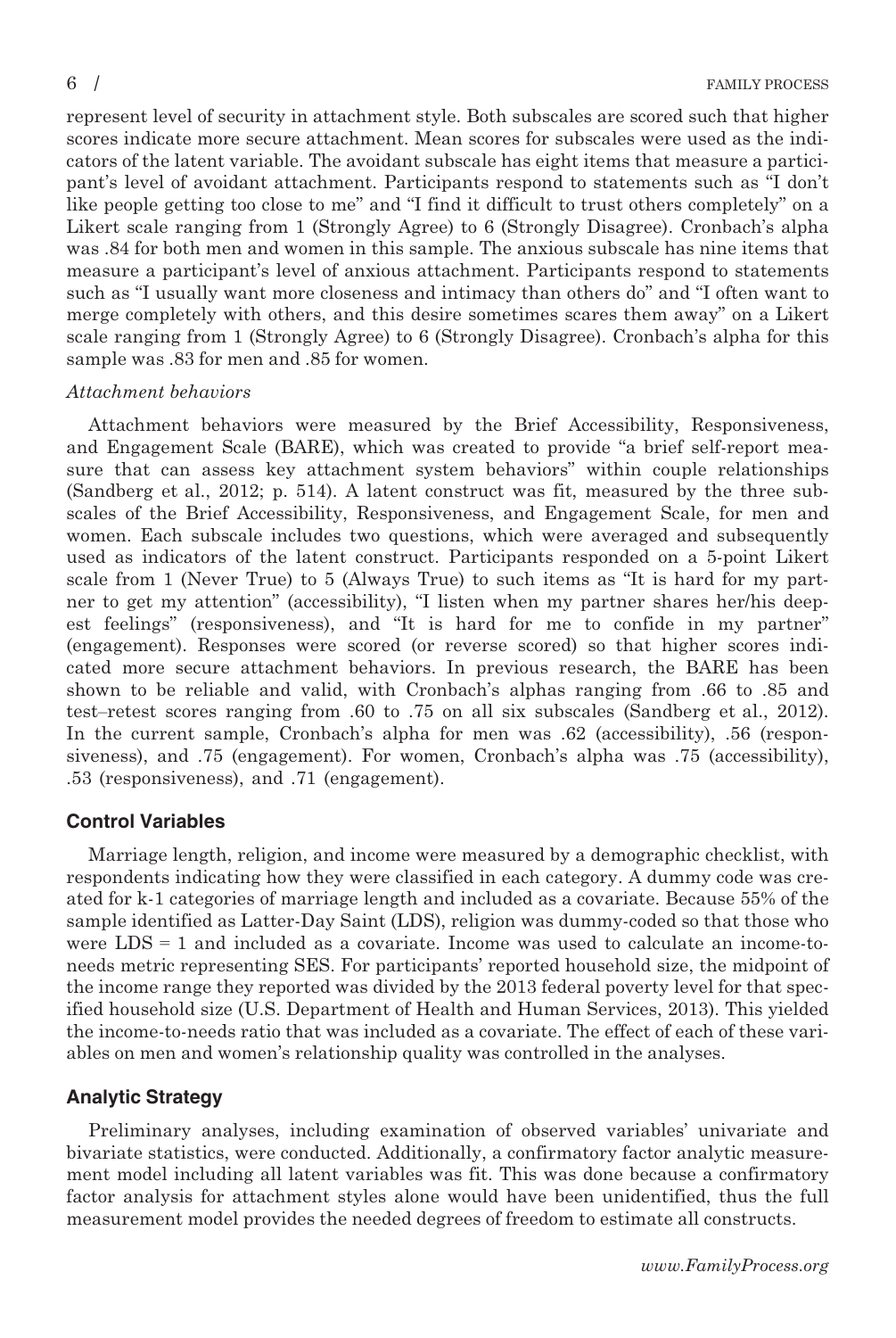To answer research questions 1 and 2, we fit an actor–partner interdependence model (APIM; Kenny, Kashy, & Cook, 2006) in which each partner's outcome (relationship quality) was regressed on his/her own predictors as well as the spouse's predictors (see Figure 1) in a structural equation modeling framework. This was done in order to remove measurement error from the study (latent) variables and model the true relationships between constructs (Bollen & Long, 1993; Kline, 2010). Because we modeled the correlation between attachment styles and attachment behaviors, the results of regressing relationship quality on these constructs are an estimate controlling for their association.

In order to compare the variances explained by attachment behaviors versus attachment style (research question 3), we examined whether models including attachment style only and attachment behaviors only fit the data. In order to compare the relative strength of each construct (i.e., attachment style and attachment behaviors) to predict relationship quality, we examined how much variance in the outcome was explained by each model. This provided an estimate of how well styles versus behaviors predict relationship quality; however, these models have different manifest variables from the hypothesized model, which did not allow us to compare model fit across all three models. Therefore, we fit the original hypothesized model again; this time constraining all parameters to zero that had an indirect or direct effect of attachment behaviors (i.e., removing the effects) on relationship quality. These parameters are the correlations between attachment behaviors and attachment style as well as the structural paths from attachment behaviors to relationship quality. We repeated the process, removing all effects of attachment style. Because this approach removes any statistical connection between theoretically related variables in the model, we anticipated poor model fit. However, this approach resulted in three



FIGURE 1. Influence of attachment style and attachment behaviors on relationship quality.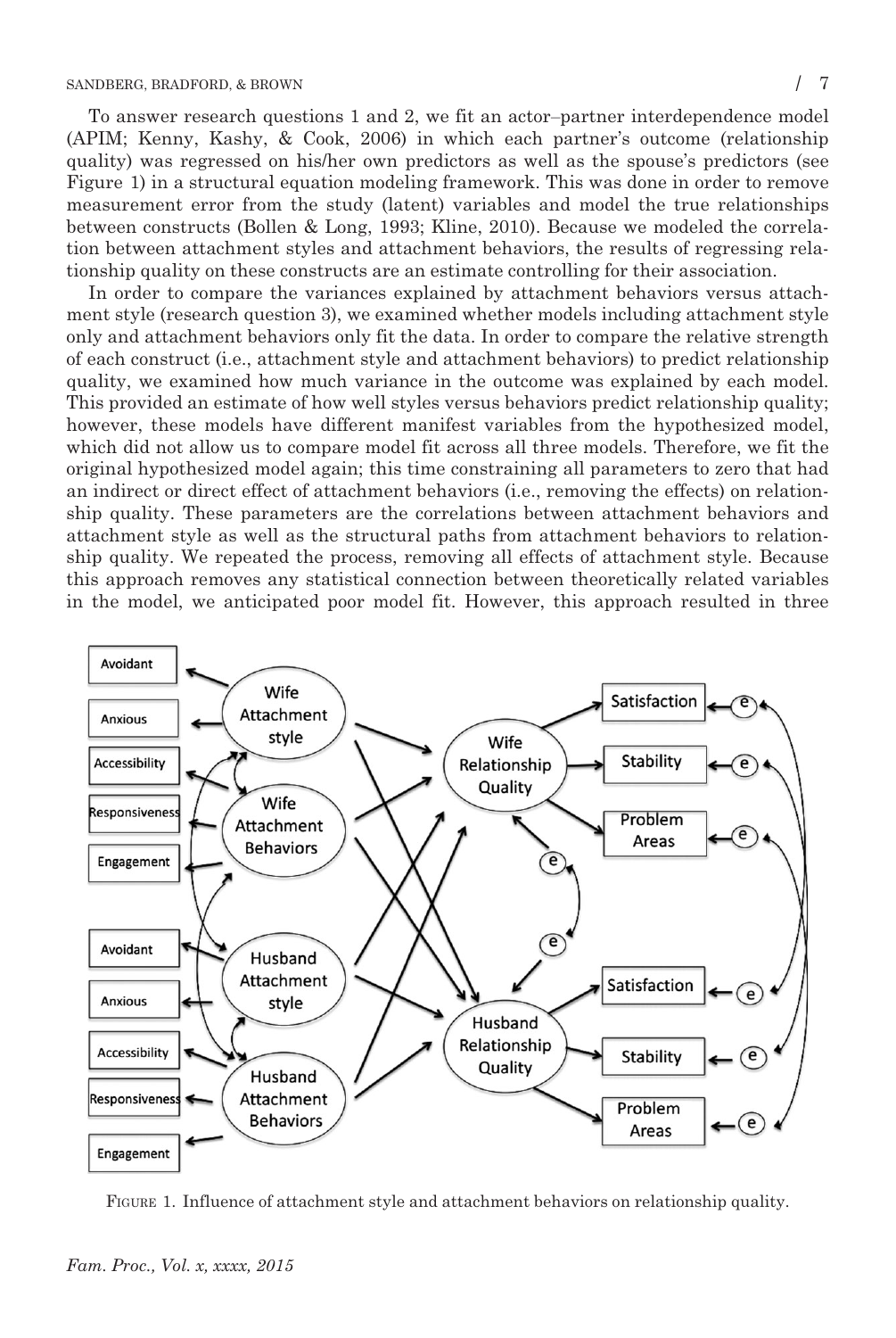nonnested models (the original hypothesized model and the two new models) that had the same manifest variables, thereby allowing us to compare their relative model fit using the Akaike information criterion (AIC; Akaike, 1973) and Bayesian information criterion (BIC; Schwarz, 1978), where smaller values indicate better relative fit.

## RESULTS

Descriptive statistics of observed variables indicate that the sample has relatively healthy relationships, with secure attachment style and displaying high levels of attachment behaviors and experiencing good relationship quality (see Table 1). Bivariate correlations between observed variables show weak to strong correlations, ranging from .23 to .75 for men and from .16 to .73 for women (see Table 2). For the most part, attachment behavior indicators are more highly correlated with relationship quality indicators than avoidant attachment style. There is more variability when comparing the correlations of relationship quality outcomes with behaviors and outcomes with anxious attachment style.

Results of the measurement model including all latent variables indicate good model fit:  $\chi^2$  (86) = 356.58, p < .001; RMSEA = .07, 90% CI: .061 .075, p < .001; CFI: .95; TLI: .94. Table 3 includes standardized factor loadings of all latent constructs.

#### Hypothesized Model

Results of the hypothesized model (Figure 1) showed acceptable model fit:  $\chi^2$  (158) = 632.61, p < .001; RMSEA = .07, 90% CI: [.062, .073], p < .001; CFI: .92; TLI: .90. For men's relationship quality, both actor effects were significant, such that more secure attachment style was positively related to relationship quality ( $B = .30$ ,  $SE = .10$ ,  $p = .002$ , and more secure attachment behaviors were positively related to relationship quality ( $B = .57$ ,  $SE = .08$ ,  $p < .001$ ). There were no significant partner effects. The model accounted for 88.9% of the variance in men's relationship quality.

For women, both actor effects were similarly significant, where more secure attachment style was positively related to relationship quality ( $B = .36$ ,  $SE = .09$ ,  $p < .001$ ), and more secure attachment behaviors were positively related to relationship quality  $(B = .37, )$  $SE = .08$ ,  $p < .001$ ). There was also a significant partner effect, where husband's attachment behaviors were positively related to wife's relationship quality ( $B = .34$ ,  $SE = .08$ ,  $p < .001$ ). The model accounted for 83.2% of the variance in women's relationship quality.

| Descriptive Statistics of Observed Variables |     |             |       |             |  |  |  |
|----------------------------------------------|-----|-------------|-------|-------------|--|--|--|
|                                              | Men |             | Women |             |  |  |  |
|                                              | N   | Mean $(SD)$ | N     | Mean $(SD)$ |  |  |  |
| Attachment style                             |     |             |       |             |  |  |  |
| Avoidant                                     | 680 | 4.95(1.03)  | 680   | 4.98(1.03)  |  |  |  |
| Anxious                                      | 680 | 5.19(1.05)  | 680   | 5.12(1.18)  |  |  |  |
| Relationship quality                         |     |             |       |             |  |  |  |
| Satisfaction                                 | 679 | 3.70(.87)   | 680   | 3.62(.98)   |  |  |  |
| Stability                                    | 679 | 4.25(.73)   | 680   | 4.17(.82)   |  |  |  |
| Problem areas                                | 680 | 3.80(.54)   | 680   | 3.77(.61)   |  |  |  |
| Attachment behaviors                         |     |             |       |             |  |  |  |
| Accessibility                                | 593 | 3.94(.90)   | 593   | 4.22(.66)   |  |  |  |
| Responsiveness                               | 593 | 4.09(.65)   | 593   | 4.29(.63)   |  |  |  |
| Engagement                                   | 593 | 3.89(.87)   | 593   | 3.93(.90)   |  |  |  |

TABLE 1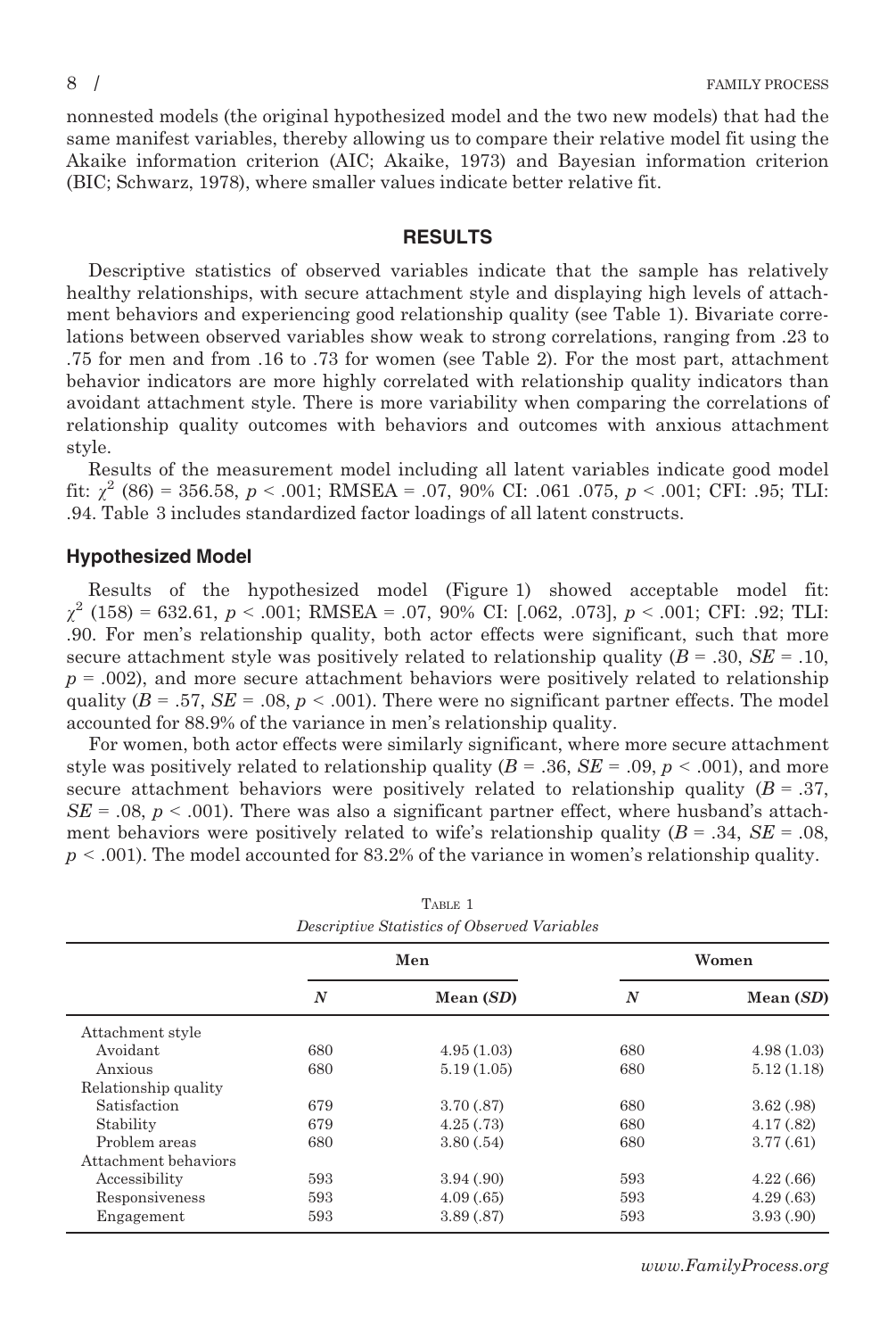| Divui iuve Correvativo octivechi Obocrea run iuote |      |             |      |      |      |      |      |      |
|----------------------------------------------------|------|-------------|------|------|------|------|------|------|
|                                                    |      | $\mathbf 2$ | 3    | 4    | 5    | 6    |      | 8    |
| 1. Avoidant attachment                             |      | .298        | .273 | .321 | .377 | .293 | .232 | .293 |
| 2. Anxious attachment                              | .358 |             | .226 | .267 | .438 | .510 | .492 | .418 |
| 3. Accessibility                                   | .329 | .158        |      | .452 | .490 | .397 | .296 | .436 |
| 4. Responsive                                      | .294 | .345        | .469 |      | .604 | .571 | .416 | .456 |
| 5. Engagement                                      | .322 | .465        | .465 | .633 |      | .745 | .607 | .579 |
| 6. Satisfaction                                    | .317 | .475        | .327 | .524 | .730 |      | .684 | .656 |
| 7. Stability                                       | .312 | .507        | .275 | .444 | .624 | .729 |      | .576 |
| 8. Problem areas                                   | .333 | .433        | .408 | .434 | .619 | .729 | .651 |      |

TABLE 2 Bivariate Correlations between Observed Variables

Note. These correlations are presented for purposes of replication. The only estimated correlations are represented in Figure 1. All correlations are significant at the  $p < .001$  level. Pearson's r for women is on the lower half of the diagonal and for men, the upper half.

TABLE 3 Standardized Factor Loadings of Latent Variables

|                      | <b>Factor loadings</b> |                   |  |
|----------------------|------------------------|-------------------|--|
|                      | Men                    | Women             |  |
| Attachment behaviors |                        |                   |  |
| Accessibility        | $.55(.03)$ ***         | $.51(.03)$ ***    |  |
| Responsiveness       | $.68(.03)$ ***         | $.69(.03)$ ***    |  |
| Engagement           | $.90(.02)$ ***         | $.93(.02)$ ***    |  |
| Attachment style     |                        |                   |  |
| Avoidant             | $.44 \,(.04)$ ***      | $.52 \,(.04)$ *** |  |
| Anxious              | $.68(.04)$ ***         | $.69(.04)$ ***    |  |
| Relationship quality |                        |                   |  |
| Satisfaction         | $.89(.01)$ ***         | $.92(.01)$ ***    |  |
| Stability            | $.76(.02)$ ***         | $.80(.02)$ ***    |  |
| Problem areas        | $.74 \,(.02)$ ***      | $.80(.02)$ ***    |  |

Note. \*\*\* $p < .001$ .

#### Models with Attachment Style or Attachment Behaviors

Results of the attachment style model indicated good model fit:  $\chi^2$  (68) = 247.44,  $p < .001$ ; RMSEA =  $.06, 90\%$  CI: [ $.055, .071$ ],  $p = .006$ ; CFI:  $.95$ ; TLI:  $.94$ . For men, there was a significant effect of attachment style  $(B = .64, SE = .08, p < .001)$  and wives' attachment style  $(B = .19, SE = .08, p = .02)$ . Similarly, for women, there was a significant effect of attachment style  $(B = .59, SE = .07, p < .001)$  and husbands' attachment style  $(B = .21,$  $SE = .08$ ,  $p = .005$ ). The model accounted for 73.6% of the variance in men's and 71.3% of the variance in women's relationship quality.

Results of the attachment behaviors model indicated good model fit:  $\chi^2$  (97) = 426.83,  $p < .001$ ; RMSEA = .067, 90% CI: [.065, .078],  $p < .001$ ; CFI: .94; TLI: .92. For men, there was a significant effect of attachment behaviors ( $B = .77$ ,  $SE = .04$ ,  $p < .001$ ) and wives' attachment behaviors ( $B = .16$ ,  $SE = .04$ ,  $p < .001$ ). Similarly, for women, there was a significant effect of attachment behaviors ( $B = .61$ ,  $SE = .04$ ,  $p < .001$ ) and husbands' attachment behaviors  $(B = .32, SE = .04, p < .001)$ . The model accounted for 83.8% of the variance in men's and 77.7% of the variance in women's relationship quality. Thus, the model with attachment behaviors explained more of the variance in marital quality than did the model with styles.

Fam. Proc., Vol. x, xxxx, 2015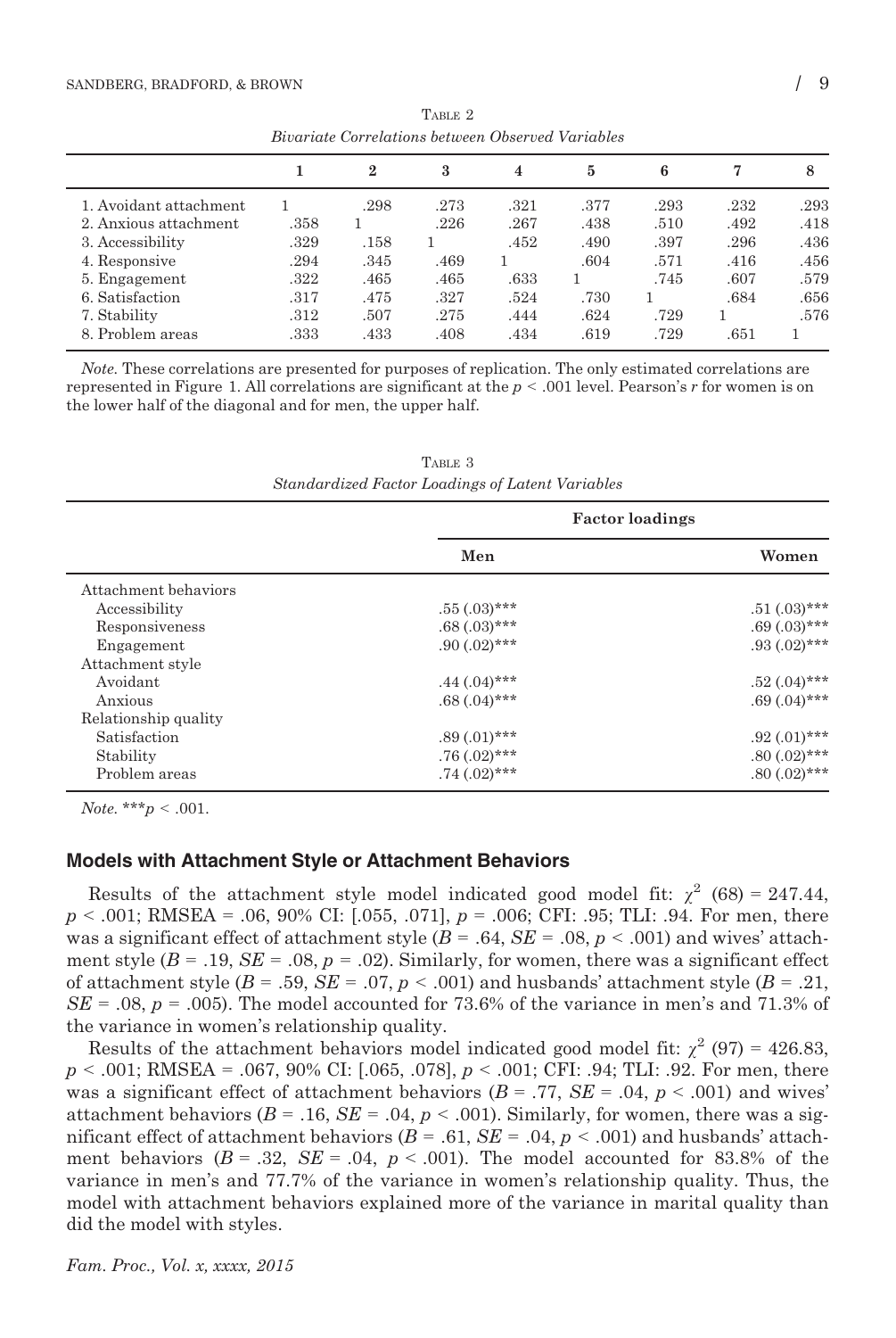As expected, removing all effects of attachment style on relationship quality by constraining structural paths to zero resulted in poor model fit:  $\chi^2$  (166) = 1086.12, p < .001; RMSEA = .091, 90% CI: [.086, .096],  $p < .001$ ; CFI: .85; TLI: .82. Similarly, removing all effects of attachment behaviors by constraining structural paths to zero resulted in poor model fit:  $\chi^2$  (166) = 1407.17, p < .001; RMSEA = .106, 90% CI: [.101, .111], p < .001; CFI: .80; TLI: .75. Comparative fit indices for all three models (hypothesized: AIC = 19062.785, BIC = 19395.991; style only: AIC = 19821.347, BIC = 20118.53; behaviors only: 19500.290, BIC = 19797.475) indicate that of the three models, the best fitting model is one in which the effects of both styles and behaviors are estimated. The next best fitting model is one in which only the effects of attachment behaviors are estimated. The worst fitting model of the three is one in which only the effects of attachment styles are estimated.

#### **DISCUSSION**

The results of this study suggest that both attachment style and attachment behaviors predict marital quality for both men and women, with higher levels of secure attachment and higher levels of attachment behaviors significantly related to higher levels of quality. These findings confirm previous research, which shows that attachment styles are related to couple functioning and relationship quality (Dickstein, Seifer, St. Andre, & Schiller, 2001; Gallo & Smith, 2001; Hollist & Miller, 2005) and that behaviors are also related to marital quality (Sandberg et al., 2012). In this study, the strongest model (predicted higher proportion of the variance) included both conceptualizations of attachment, suggesting both are important and add a valued, yet unique, approach to measuring attachment.

In addition, the results suggest that husband's attachment behaviors were significantly and positively related to wife's marital quality, which was the only partner effect when both styles and behaviors were included in the model. This finding supports previous research that suggests that female partner's perceptions of the relationship are influenced more by partner's attitudes and behavior than vice versa (Miller, Silvermany, & Falk, 1995).

Of primary interest and importance to the current study, the results suggest that attachment styles and behaviors are related but separate conceptualizations of attachment processes. As would be expected, the constructs were highly correlated (.74 for women and .75 for men), but were also statistically unique. Even when controlling for this correlation, both were significant predictors of marital quality. It is also interesting to note that the model with behaviors explained a greater proportion of the variance in marital quality for women (78% vs. 71%) and for men (84% vs. 74%) than did the model with styles. These findings suggest that measuring and focusing on attachment behaviors in therapy may uniquely contribute to efforts aimed at building security for couples in therapy. Adding a second way to conceptualize attachment needs and processes for couples in distress provides greater opportunities for therapists to provide effective help.

#### Implications for Clinical Practice

It is intriguing that focusing on and promoting certain attachment-related behaviors in therapy may help foster both couple attachment and relationship satisfaction (Johnson & Greenman, 2013). Although this may have been long held and treasured knowledge to couples therapists, research that confirms this clinical insight is still lacking. Although research has established that therapeutic intervention can influence changes in attachment style (Kinley & Reyno, 2013; Travis, Bliwise, Binder, & Horne-Moyer, 2001), few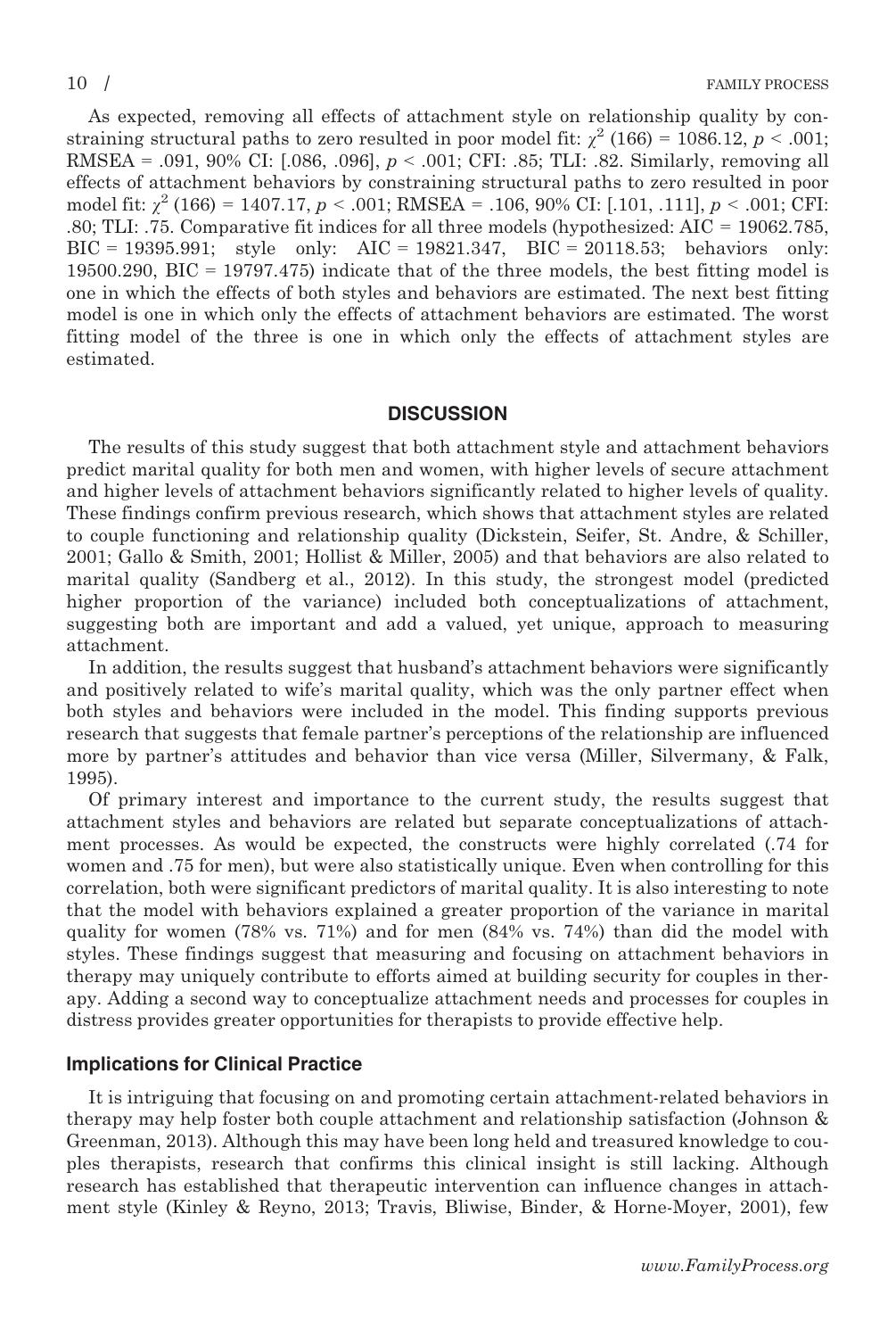studies have attempted to identify which in-session behaviors are related to changes in attachment security for couples (Dalgleish, Johnson, Burgess Moser, Wiebe, & Tasca, 2015). The results of the current study suggest that therapists and researchers may wish to focus on the specific behaviors (accessibility, responsiveness, and engagement) that can lead to attachment-related change for couples.

For example, previous researchers have suggested that when an angry/hostile and blaming partner softens in therapy, and the previously disengaged/withdrawing partner responds to that softening with warmth and support, a bonding moment can occur for couples (Furrow, Edwards, Choi, & Bradley, 2012). Recent research also demonstrates these types of exchanges in therapy can result in improved attachment security (Dalgleish, et al., 2015). Therapists working with pursue/blame and withdraw/avoid patterns may wish to take specific action to help blamers to soften and withdrawers to engage. This process would naturally increase behaviors that promote accessibility, responsiveness, and engagement in the couple relationship, behaviors that can be measured and tracked across therapy. By measuring and tracking attachment behaviors across sessions, therapists can give clients specific feedback and promote personalized experiences in therapy that address attachment insecurities unique to each couple. Clinical research has shown that when interventions are suited to match client need outcomes improve (Corning, Malofeeva, & Bucchianeri, 2007).

Because a number of attachment-based couple and family therapy models now exist, most with empirical support, clinicians can draw from a variety of perspectives on how to structure in-session interactions to meet attachment needs (Anderson, Beach, & Kaslow, 1999; Diamond et al., 2014; Johnson, 2004). The attachment-based model with the greatest empirical support at the couple level is Emotionally Focused Therapy (Johnson, 2004; Johnson & Wittenborn, 2012). In this model, therapists can find research-based support regarding in-session behavioral and emotional interactions between partners that lead to increases in attachment security and marital quality (Furrow et al., 2012; Dalgleish et al., 2015). Focusing on attachment behaviors can help provide therapists with specific tools (both conceptual and executive) to use in session (see Johnson et al., 2005, for specific examples and practice tools) to promote both security and satisfaction.

## Limitations and Future Research

The primary limitation of this study lies in the type of sample. Because the RELATE database is not drawn exclusively from a clinical population and is generally homogenous (relatively young and religious), it is not possible to know how these associations may differ for couples with clinical levels of distress, or with differing religious or nonreligious perspectives. Indeed, it is possible that between-couple variability in these associations exists and was not able to be captured using these data. Developing a clinical sample is the next logical step for researchers focused on attachment behaviors and their role in developing marital security and quality. Although attachment theory is established crossculturally and speaks to universal human needs (Van IJzendoorn & Sagi-Schwartz, 2008), it would be important for future researchers to investigate similar models with a more ethnically and culturally diverse sample to see if specific attachment behaviors are more salient for couples from diverse groups. Unfortunately, the current study was limited in this regard by the homogenous sample.

In addition, our study is cross-sectional in design. Therefore, findings of the association between style and behaviors and relationship quality are somewhat less predictive in nature. Future research that allows examining the temporal relationship between predictor (s) and outcome will help validate the differential strengths of associations identified here.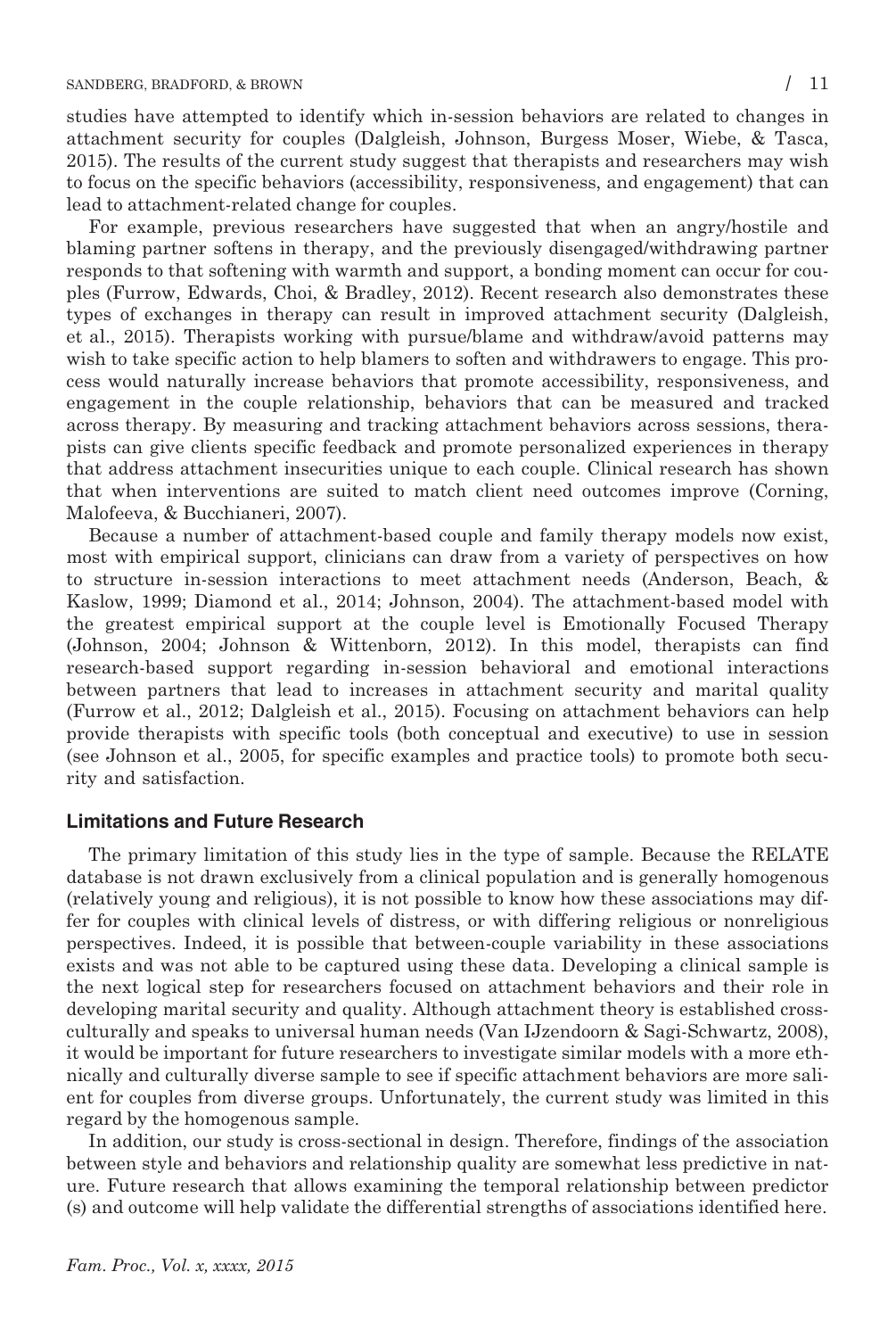A final limitation of this study is the lack of specificity in measurement. Because some questions in the AAQ are partner-specific and others measure a more global attachment style, it was not possible to assess whether the style reported captured exclusively the couple-level experience of attachment. Other measures are overtly focused on attachment to a current romantic partner (Griffin & Bartholomew, 1994) and may be more helpful to future researchers. Indeed, the bivariate correlations between latent construct indicators suggest a general anxious attachment style is more highly correlated with outcomes than each couple-specific set of behaviors. This correlational finding may be explained because the measure of attachment anxiety is not partner-specific. In the end, the current study needs to be expanded to determine whether these findings are a function of the actual construct of attachment (style vs. behaviors) or simply the way it is measured (focus on a specific relationship vs. relationships in general).

#### REFERENCES

- Ainsworth, M. D. S. (1973). The development of infant-mother attachment. In B. M. Caldwell & H. N. Ricciuti (Eds), Review of child development research (pp. 1–94). Chicago, IL: University of Chicago Press.
- Akaike, H. (1973). Information theory and an extension of the maximum likelihood principle. In B. N. Petrov & F. Csaki (Eds), Second international symposium on information theory (pp. 267–281). Budapest, Hungary: Akademai Kiado.
- Alexandrov, E. O., Cowan, P. A., & Cowan, C. P. (2005). Couple attachment and the quality of marital relationships: Methods and concept in the validation of the new couple attachment interview and coding system. Attachment and Human Development, 7, 123–152.
- Anderson, P., Beach, S. R. H., & Kaslow, N. J. (1999). Marital discord and depression: The potential of attachment theory to guide clinical intervention. In T. Joiner & J. C. Coyne (Eds), The interactional nature of depression (pp. 271–297). Washington, DC: APA Press.
- Beach, S. R. H., & Whisman, M. A. (2012). Affective disorders. Journal of Marital and Family Therapy, 38(10), 201–209.
- Benson, L. A., Sevier, M., & Christensen, A. (2013). The impact of behavioral couple therapy on attachment distressed couples. Journal of Marital and Family Therapy, 39(4), 407–420.
- Besharat, M. (2003). Relation of attachment style with marital conflict. Psychological Reports, 92(3), 1135–1140.
- Bollen, K. A., & Long, S. J. (1993). Testing structural equation models. SAGE Focus Edition, Newbury Park, CA: Psychology Press.
- Booth, A., Johnson, D., & Edward, J. N. (1983). Measuring marital instability. Journal of Marriage and Family Therapy, 45(2), 387–394.
- Bowlby, J. (1973). Attachment and loss: Vol. 2. Separation: Anxiety and anger. New York: Basic Books.
- Bowlby, J. (1988). A secure base: Parent-child attachment and healthy human development. New York: Basic Books.
- Busby, D. M., & Holman, T. B. (2009). Perceived match or mismatch on the Gottman conflict styles: Associations with relationship outcome variables. Family Process,  $48(4)$ , 531–545.
- Busby, D. M., Holman, T. B., & Taniguchi, N. (2001). RELATE: Relationship evaluation of the individual, family, cultural, and couple context. Family Relations, 54, 308–316.
- Caldwell, B. E., Woolley, S. R., & Caldwell, C. J. (2007). Preliminary estimates of the cost-effectiveness of marital therapy. Journal of Marital and Family Therapy, 33(3), 392–405.
- Collins, N. C., & Feeney, B. C. (2000). A safe haven: An attachment theory perspective on support seeking and caregiving in intimate relationships. Journal of Personality & Social Psychology, 78(6), 1053–1073.
- Cordova, J. V., & Scott, R. L. (2001). Intimacy: A behavioral interpretation. The Behavioral Analyst, 24(1), 75–86.
- Corning, A. F., Malofeeva, E. V., & Bucchianeri, M. M. (2007). Predicting termination type from client-therapist agreement on the severity of the presenting problem. Psychotherapy: Theory, Research, Practice, Training, 44 (2), 193–204.
- Cowan, P. A., Cowan, C. P., & Mehta, N. (2009). Adult attachment, couple attachment, and children's adaption to school: An integrated attachment template and family risk model. Attachment & Human Development,  $11(1)$ , 29–46.
- Coyne, J., Rohrbaugh, M., Shoman, V., Sonnega, J., Nicklas, J., & Cranford, J. (2001). Prognostic importance of marital quality for survival of congestive heart failure. The American Journal of Cardiology, 88, 526–529.
- Dalgleish, T. L., Johnson, S. M., Burgess Moser, M., Wiebe, S. A., & Tasca, G. A. (2015). Predicting key change events in emotionally focused couple therapy. Journal of Marital and Family Therapy, 41(3), 260-275. Retrieved from<http://dx.doi.org/10.1111/jmft.12101>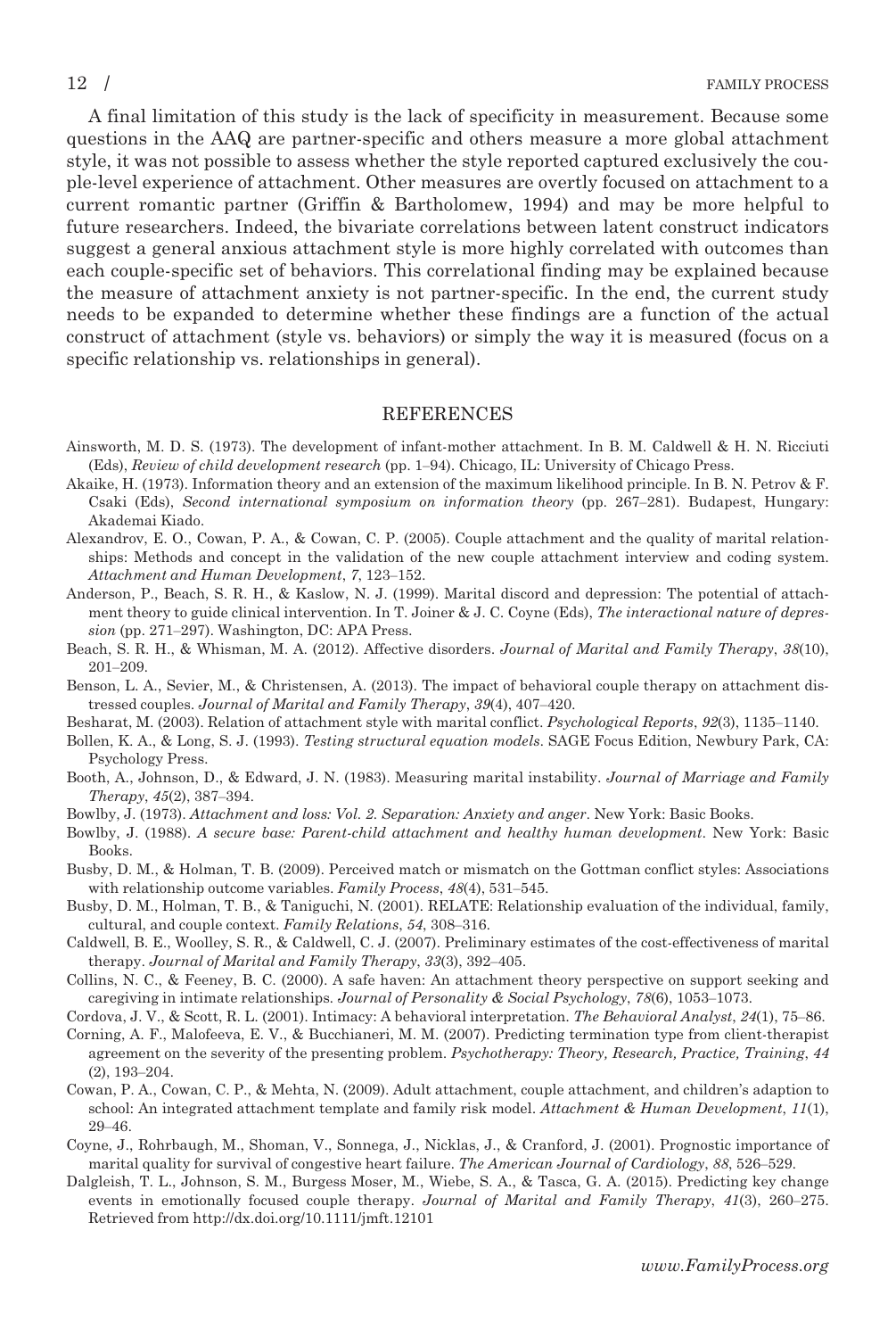- Diamond, G. S., Diamond, G. M., & Levy, S. A. (2014). Attachment based family therapy for depressed adolescents. Washington, DC: Magination Press, APA Press.
- Dickstein, S., Seifer, R., St. Andre, M., & Schiller, M. (2001). Marital attachment interview: Adult attachment assessment of marriage. Journal of Social and Personal Relationships, 18(5), 651–672.
- Feeney, J. (2002). Attachment, marital interaction, and relationship satisfaction: A diary study. Personal Relationships, 9, 39–55.
- Feeney, J. A. (2008). Adult romantic attachment: Developments in the study of couple relationships. In J. Cassidy & P. R. Shaver (Eds), Handbook of attachment: Theory, research, and clinical applications (pp. 456–481). New York: The Guilford Press.
- Fuenfhausen, K. K., & Cashwell, C. S. (2013). Attachment, stress, dyadic coping, and marital satisfaction of counseling graduate students. The Family Journal: Counseling and Therapy for Couple and Families, 21(4), 364–370.
- Furrow, J. L., & Bradley, B. (2011). Emotionally focused couples therapy: Making the case for effective couple therapy. In J. Furrow, B. Bradley, & S. Johnson (Eds), *The emotionally focused casebook* (pp. 3–30). New York: Brunner Routledge.
- Furrow, J. L., Edwards, S. A., Choi, Y., & Bradley, B. (2012). Therapist presence in emotionally focused couples therapy blamer softening events: Change through emotional experience. Journal of Marital and Family Therapy, 38(1), 39–49.
- Gallo, L. C., & Smith, T. W. (2001). Attachment style in marriage: Adjustment and responses to interaction. Journal of Social and Personal Relationships, 18(2), 263–289.
- Gallo, L., Troxel, W., Kuller, L., Sutton-Tyrrell, K., Edmundowicz, D., & Matthews, K. (2003). Marital status, marital quality, and atherosclerotic burden in postmenopausal women. Psychosomatic Medicine, 65, 952– 962.
- Givertz, M., Woszidlo, A., Segrin, C., & Knutson, K. (2013). Direct and indirect effects of attachment orientation on relationship quality and loneliness in married couples. Journal of Social and Personal Relationships, 30(8), 1096–1120.
- Goodwin, S. (1997). The marital relationship and health in women with chronic fatigue and immune dysfunction syndrome: Views of wives and husbands. Nursing Research, 46(3), 138–146.
- Gottman, J. M., Coan, J., Carrere, S., & Swanson, C. (1998). Predicting marital happiness and stability from newlywed interactions. Journal of Marriage & Family, 60(1), 5–22.
- Greenman, P., & Johnson, S. (2013). Process research on EFT for couples: Linking theory to practice. Family Process, Special Issue on Couples, 52(1), 46–61.
- Griffin, D. W., & Bartholomew, K. (1994). The metaphysics of measurement: The case of adult attachment. In K. Bartholomew & D. Pearman (Eds), Attachment processes in adulthood (pp. 17–52). London, UK: Jessica Kingsley Publishers.
- Hazan, C., & Shaver, P. (1987). Romantic love conceptualized as an attachment process. Journal of Personality and Social Psychology, 52(3), 511–524.
- Hollist, C. S., & Miller, R. B. (2005). Perceptions of attachment style and marital quality in midlife marriage. Family Relations, 54(1), 46–57.
- Johnson, S. M. (2003). An introduction to attachment. In S. M. Johnson & V. E. Whiffen (Eds), Attachment processes in couple and family therapy (pp. 3–17). New York: The Guilford Press.
- Johnson, S. M. (2004). The practice of emotionally focused couple therapy: Creating connection (2nd ed.). New York: Brunner-Routledge.
- Johnson, S. M., Bradley, B., Furrow, J., Lee, A., Palmer, G., Tilley, D. et al. (2005). Becoming an emotionally focused couple therapist: The workbook. New York: Routledge.
- Johnson, S., & Greenman, P. (2013). Commentary: Of course it is all about attachment! Journal of Marital & Family Therapy, 39(4), 421–423.
- Johnson, S. M., & Wittenborn, A. K. (2012). New research findings on emotional focused therapy: Introduction to special section. Journal of Marital & Family Therapy, 38(1), 18–22.
- Kenny, D. A., Kashy, D. A., & Cook, W. L. (2006). Dyadic data analysis. New York: Guilford Press.
- Kinley, J. L., & Reyno, S. A. (2013). Attachment style changes following intensive short-term group psychotherapy. International Journal of Group Psychotherapy, 63(1), 53–75.
- Kline, R. B. (2010). Principles and practice of structural equation modeling (3rd ed.). New York: The Guilford Press.
- Maunder, R. G., Hunter, J. J., & Lancee, W. J. (2011). The impact of attachment insecurity and sleep disturbance on symptoms and sick days in hospital based health care workers. Journal of Psychosomatic Research, 70(1), 11–17.
- Mikulincer, M., Florian, V., Cowan, P. A., & Cowan, C. P. (2002). Attachment security in couple relationships: A systemic model and its implication for family dynamics. Family Process, 41(3), 405–434.
- Mikulincer, M., & Goodman, G. S. (2006). Dynamics of romantic love: Attachment, caregiving and sex. New York: Guilford Press.